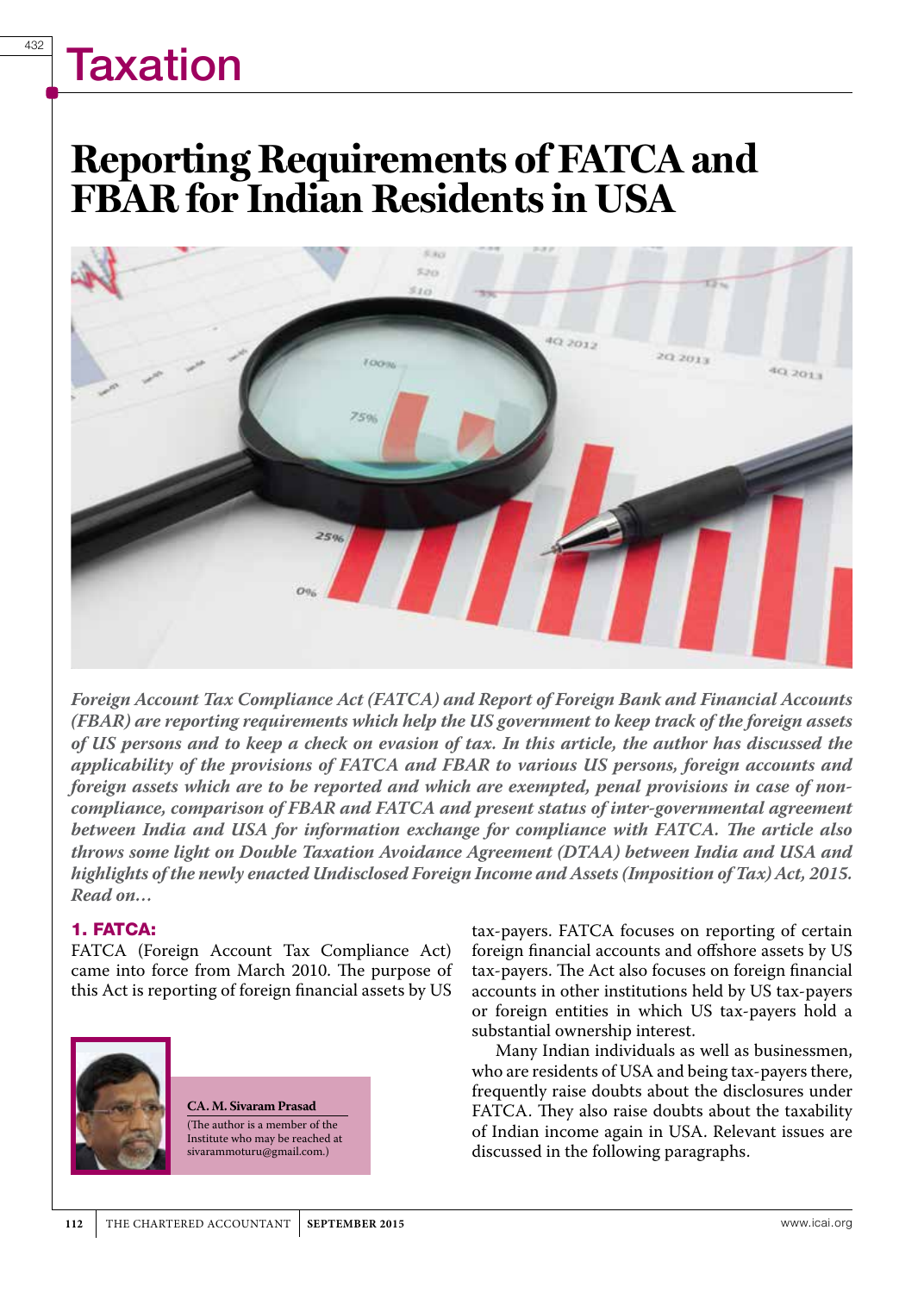FATCA attained more importance with the signing of the inter-governmental agreement (IGA) between USA and India in April 2014. The disclosures are required to be made by individuals, financial institutions and other tax payers or foreign entities in which US tax-payers hold a substantial ownership interest of more than 50% for the taxable years starting after 31<sup>st</sup> December, 2012.

#### **Individuals**

Specified individual tax-payers such as:

- A U.S. citizen.
- A resident alien of the United States for any part of the tax year.
- A non-resident alien who opts to be treated as a resident alien for the purposes of filing a joint income tax return.
- A non-resident alien who is a *bona fide* resident of American Samoa or Puerto Rico, have to disclose their specified foreign financial assets are required to report under FATCA subject to the threshold limits given below.

#### Threshold Limit

The following are the threshold limits based on the cumulative balances in reportable foreign accounts for the different specified individuals, exceeding which, such specified individuals should report under FATCA:

- **In the case of individual resident in USA**, \$50,000 at the end of the tax-year and US\$ 75,000 at any time during the tax-year.
- **In the case of married persons resident in USA and filing a joint return**, \$100,000 at the end of the tax-year and US\$ 150,000 at any time during the tax-year.
- **In the case of individual resident outside USA and fulfills one of the presence abroad test**, \$200,000 at the end of the tax-year and US\$ 300,000 at any time during the tax-year.
- **In the case of married persons resident outside USA, fulfills one of the presence abroad test and filing a joint return**, \$400,000 at the end of the tax-year and US\$ 600,000 at any time during the tax-year.

#### Presence Abroad Test

 A U.S. citizen should be *bona fide* resident of a foreign country or countries for an uninterrupted period that includes an entire taxyear or,

The Internal Revenue Service (IRS) anticipates issuing regulations that will require a domestic entity to file Form 8938 if the entity is formed or used to hold specified foreign financial assets and the total asset value exceeds the appropriate reporting threshold.

 A U.S. citizen or resident who is present in a foreign country or countries for at least 330 full days during any period of 12 consecutive months that ends in the tax-year being reported.

The tax-payers who do not have to file income tax return need not file Form 8938. Filing Form 8938 is in addition to FINCEN Form 114 for reporting of Foreign Bank Accounts (FBAR).

The following are the specified foreign financial assets which should be declared in Form 8938 along with the US Income Tax Return:

- Financial accounts held at foreign financial institutions,
- Foreign stock and securities held in or financial account held at a foreign financial institution,
- Foreign stock or securities not held in a financial account,
- Foreign partnership interests,
- Foreign mutual funds investments,<br>Foreign accounts and no
- non-accounting investments held by foreign or domestic grantor trust for which the tax-payer is the grantor,
- Foreign issued life insurance or annuity contract with a cash value,
- Foreign hedge funds and foreign equity funds and foreign equity funds has a financial interest in or signature authority over at least one financial account located outside USA, and the aggregate value of all financial accounts exceeded US\$ 10,000 at any time during the year.

Following foreign financial accounts need not be disclosed:

- Financial account held at a foreign branch of a US financial institution,
- Financial account held at US Branch of foreign financial institution,
- **Foreign financial account or asset for which** the tax-payers have a signature authority (but reportable when there is income or gain),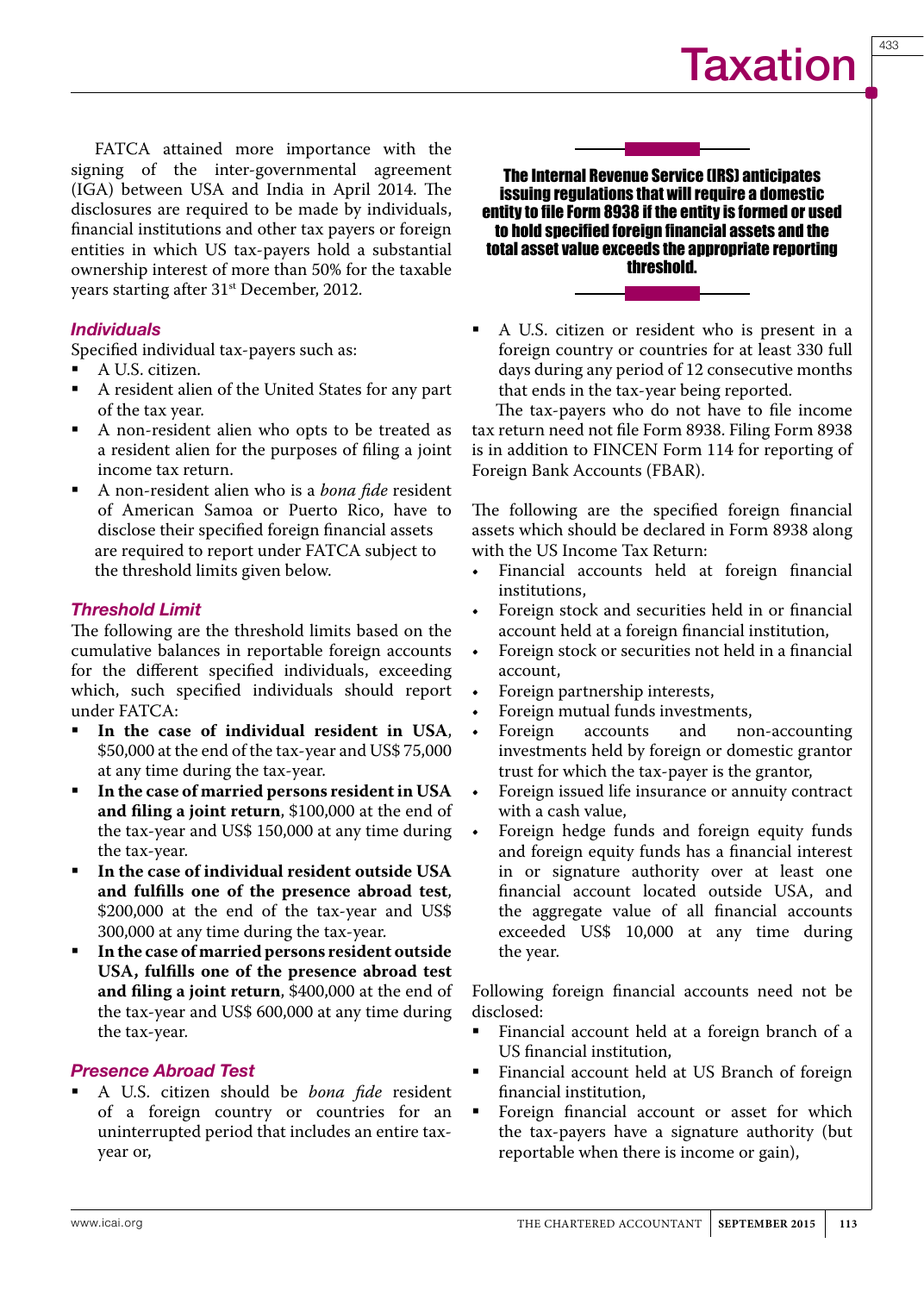- Indirect interests in foreign financial assets through an entity,
- **Domestic mutual funds investing in foreign** stocks and securities,
- Foreign real estate held directly,<br>■ Foreign real estate held through
- Foreign real estate held through a foreign entity,<br>Foreign currency held directly
- Foreign currency held directly,<br>Precious metals held directly
- Precious metals held directly,<br>Personal property held such a
- Personal property held such as art and antiques, jewellery, cars and other collections,
- Social security type programme benefits provided by a foreign government.

#### Applicability of FATCA to Various Institutions **A. Entities**

The Internal Revenue Service (IRS) anticipates issuing regulations that will require a domestic entity to file Form 8938 if the entity is formed or used to hold specified foreign financial assets and the total asset value exceeds the appropriate reporting threshold.

Until the IRS issues such regulations, only individuals must file Form 8938. That date of applicability will not be earlier than taxable years beginning after December 31, 2012.

#### **B. Applicability of FATCA to Foreign Financial Institutions**

Foreign Financial Institution include, but are not limited to:

- • Depository institutions (like, banks, NBFCs and companies accepting deposits),
- Custodial institutions (like, mutual funds),
- Investment entities (like, hedge funds or private equity funds),
- • Certain types of insurance companies that have cash value products or annuities.

Unless exempt, FFIs that do not register and agree to report, they will face a 30% withholding tax on certain U.S.-source payments made to them. Under FATCA, to avoid withholding of tax upon, foreign financial institutions (FFIs), they should register

Failure to report foreign financial assets in Form 8938 will result in a penalty of \$ 10,000 (and a penalty up to \$ 50,000 for continued failure after IRS Notification). Further, underpayments of tax, attributes to non-disclosed foreign financial assets and will be subject to an additional substantial under-statement penalty of 40 percent.

with the IRS and agree to report to the IRS certain information about their U.S. accounts, including accounts of certain foreign entities with substantial U.S. ownership.

FFIs which enter into an agreement with the IRS to report on their account holders may be required to withhold 30% on certain payments to foreign payees if such payees do not comply with FATCA.

An FFI which registers on the "FATCA Registration Website" ("Website"), after approval, will be allotted a Global Intermediary Identification Number (GIIN) from the IRS. Such GIIN is not given if the FFI is treated as a Limited FFI. IRS publishes periodically a list of registered and approved FFIs and their GIINs. Withholding agents on the basis of such list, verify an FFI's GIIN and if GIIN of FFI is not there in the list, then they should withhold 30% on payments made to the FFI.

#### **C. US Financial Institutions**

While making source payments, if U.S. financial institutions (USFIs) and other types of U.S. withholding agents are unable to document such entities for purposes of FATCA, then they should withhold 30% on certain U.S. source payments made to foreign entities.

USFIs can submit a FATCA Registration application via the FATCA registration website:

- $\triangleright$  For obtaining GIIN for their foreign branch in a Model 1 IGA jurisdiction.
- $\triangleright$  For renewing their foreign branch's qualifying intermediary's agreement.
- $\triangleright$  For registering itself as a sponsoring entity for FFIs for performing, on behalf of the FFI.

A USFI may register as a lead FI to manage the FATCA registration process for members of its expanded affiliated group of FFIs.

#### Penalties under FATCA

Failure to report foreign financial assets in Form 8938 will result in a penalty of \$10,000 (and a penalty up to \$ 50,000 for continued failure after IRS Notification). Further, underpayments of tax, attributes to nondisclosed foreign financial assets and will be subject to an additional substantial under-statement penalty of 40 percent.

#### 2. Report of Foreign Bank and Financial Accounts (FBAR)

FBAR is an additional disclosure of foreign financial accounts to be made by US persons including US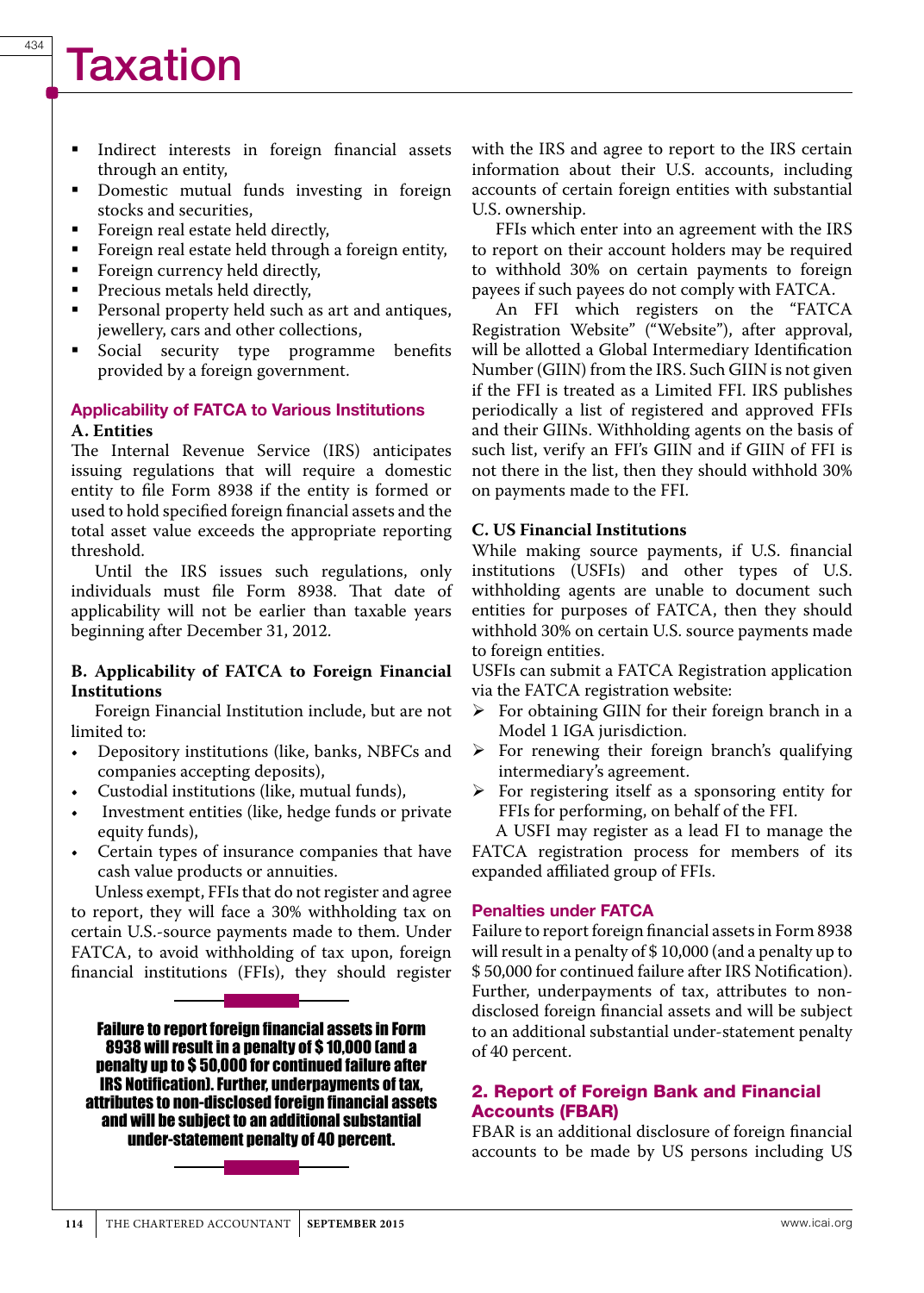Know Your Customer (KYC) profile details should, hereafter, include Tax Identification Number (TIN)/ GIIN of US persons in India when they open a financial account so that the reporting requirements

and showing of information is meaningful. Banks, financial institutions, NBFCs, companies accepting deposits should revise the KYC norms in India in the light of IGA with USA.



citizens, US residents, entities including but not to limited corporations, partnerships, limited liability companies, trusts or estates formed under United States laws, who have a financial interest in or signature authority (it is an authority, which an individual can exercise by himself or in conjunction with other individual regarding control of disposition of assets held in foreign account) held in over any financial account(s) outside of the United States and the aggregate maximum value of the account(s) exceeds \$ 10,000 at any time during the calendar year.

#### Purpose of FBAR

The FBAR is used by the United States government for identification of:

- persons who may be using foreign financial accounts to outwit or evade United States law,
- funds which are used for illegal purposes, and
- undisclosed income maintained or generated in other countries.

For applying the residential tests, United States includes:

- • The States, the District of Columbia,
- All United States territories and possessions (e.g., American Samoa, the Commonwealth of the Northern Mariana Islands, the Commonwealth of Puerto Rico, Guam, and the United States Virgin Islands), and
- The Indian lands as defined in the Indian Gaming Regulatory Act.

The following persons are not required to file FBAR:

- 1. An entity and is named in a consolidated FBAR filed by a greater than 50 percent owner.
- 2. IRA owners and beneficiaries (IRA means Individual Retirement Account which is an investing tool used by individuals to earn and earmark funds for retirement savings).
- 3. Participants in and beneficiaries of tax-qualified retirement plans for foreign financial account held by or on behalf of such plans.
- 4. Individuals having signature authority without financial interest in a foreign financial account.
- 5. A trust beneficiary having a direct or indirect financial interest in more than 50 percent of the trust assets or income, if the trust files FBAR.

#### Financial account includes the following:

- Bank accounts like savings accounts, checking accounts, and time deposits,
- Securities accounts like brokerage accounts and securities derivatives or other financial instruments accounts,
- Commodity futures or options accounts,
- Insurance policies with a cash value (i.e., policy which pays out upon the policyholder's death, and also accumulates value during the policyholder's lifetime),
- Mutual funds or similar pooled funds,
- Any other accounts maintained in a foreign financial institution or with a person performing the services of a financial institution.

#### The following foreign financial accounts need not to be figured in FBAR:

- 1) In the case of the accounts jointly owned by spouses, the spouse of an individual who files FBAR is not required to file FBAR for such accounts, if one spouse reports jointly owned accounts. In case of other accounts which are not jointly owned, each spouse should file FBAR separately.
- 2) Correspondent or nostro accounts (Nostro Account is a bank account held in a foreign country by a domestic bank, denominated in the currency of that country for settlement of foreign exchange and trade transactions).
- 3) A foreign financial account of any governmental entity.
- 4) A foreign financial account of any international financial institution of which the United States government is a member.
- 5) A financial account maintained with a financial institution located on a United States military installation outside USA.

Due date for filing FBAR in FINCEN Form 114 is on or before  $30<sup>th</sup>$  June of the year following the calendar year being reported.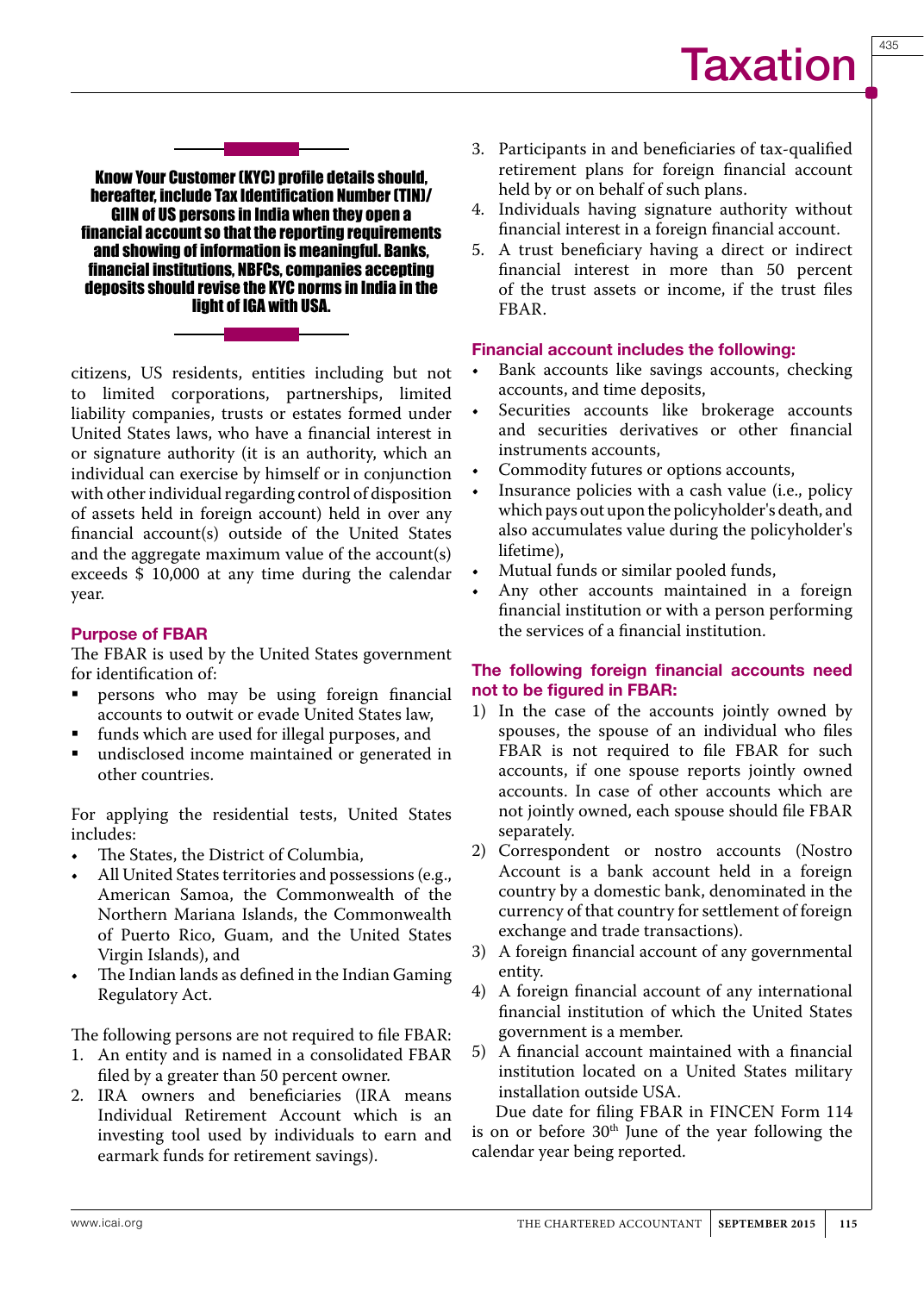#### **Penalties**

The following chart highlights the civil and criminal penalties that may be asserted for not complying with the FBAR reporting and record-keeping requirements.

| <b>Violation</b>                                                                                                    | <b>Civil Penalties</b>                                                                                                                               | Criminal                                               |
|---------------------------------------------------------------------------------------------------------------------|------------------------------------------------------------------------------------------------------------------------------------------------------|--------------------------------------------------------|
|                                                                                                                     |                                                                                                                                                      | <b>Penalties</b>                                       |
| Negligent<br>violation (<br>does not apply<br>to individuals)                                                       | Up to \$500                                                                                                                                          | N/A                                                    |
| Non-willful<br>violation                                                                                            | Up to \$10,000 for<br>each negligent<br>violation                                                                                                    | N/A                                                    |
| Pattern of<br>negligent<br>activity (Does<br>not apply to<br>individuals)                                           | In addition to<br>penalty of \$500<br>for each negligent<br>violation, with<br>respect to any<br>such violation<br>penalty not more<br>than \$50,000 | N/A                                                    |
| Willful -<br>failure to<br>file FBAR or<br>retain records<br>of account                                             | Up to the greater<br>of \$100,000, or<br>50 percent of<br>the amount in<br>the account at<br>the time of the<br>violation.                           | \$250,000 or<br>5 years of<br>imprisonment<br>or both  |
| Willful -<br>failure to<br>file FBAR or<br>retain records<br>of account<br>while violating<br>certain other<br>laws | Up to the greater<br>of \$100,000, or<br>50 percent of<br>the amount in<br>the account at<br>the time of the<br>violation                            | \$500,000 or<br>10 years of<br>imprisonment<br>or both |
| Knowingly<br>and willfully<br>filing false<br><b>FBAR</b>                                                           | Up to the greater<br>of \$100,000, or<br>50 percent of<br>the amount in<br>the account at<br>the time of the<br>violation                            | \$10,000 or<br>5 years of<br>imprisonment<br>or both   |

No exemption, deduction or set off of any carried forward losses (as provided under the Income Tax Act) would apply for such undisclosed foreign income.

#### Comparison of FATCA and FBAR Requirements

| <b>Description FATCA</b> |                             | <b>FBAR</b>           |
|--------------------------|-----------------------------|-----------------------|
| Which form   Form 8938   |                             | <b>FINCEN 114</b>     |
| to file                  |                             |                       |
| When to file $ $         | Along with the              | On or before          |
|                          | <b>Income Tax Return</b>    | 30 <sup>th</sup> June |
| With whom                | With IRS                    | With US               |
| to file                  |                             | Treasury.             |
|                          | Who should   USA Tax payers | Citizens,             |
| file                     |                             | Residents of          |
|                          |                             | USA and US            |
|                          |                             | Territories,          |
|                          |                             | Non tax payers        |
|                          |                             | also                  |
| Threshold                | Refer "Threshold            | \$10,000 at any       |
| limits                   | <b>limits</b> " in the      | time during the       |
|                          | earlier paragraph           | year                  |

#### Inter Governmental Agreement (IGA) between India and USA

IGA (Inter Governmental Agreement) between US and India facilitates global sharing of information which helps in detecting any tax evasion. The Government of India has signed model I Inter Governmental Agreement on  $9<sup>th</sup>$  July, 2015 by which the information is shared through the Regulator or Central Board of Direct Taxes (CBDT) in India. By virtue of this agreement, US need not deduct withholding tax of 30% at source while making payment to NRI's foreign financial accounts pertaining to India.

Know Your Customer (KYC) profile details should hereafter include Tax Identification Number (TIN)/GIIN of US persons in India when they open a financial account so that reporting requirements and showing of information is meaningful. Banks, financial institutions, NBFCs, companies accepting deposits should revise the KYC norms in India in the light of IGA with USA.

#### Double Taxation Avoidance Agreement (DTAA) Between USA and India

The information given in FATCA 8938 or FINCEN Form 114 is for the purpose of disclosure and they are not meant for taxing. If the US tax authorities find any tax is evaded which has to be taxed in US, they will take appropriate action.

India and USA entered in to a Double Taxation Avoidance agreement. By virtue of this tax treaty, certain incomes are not taxed again in USA if they are taxed already in India. Indians, who are residents